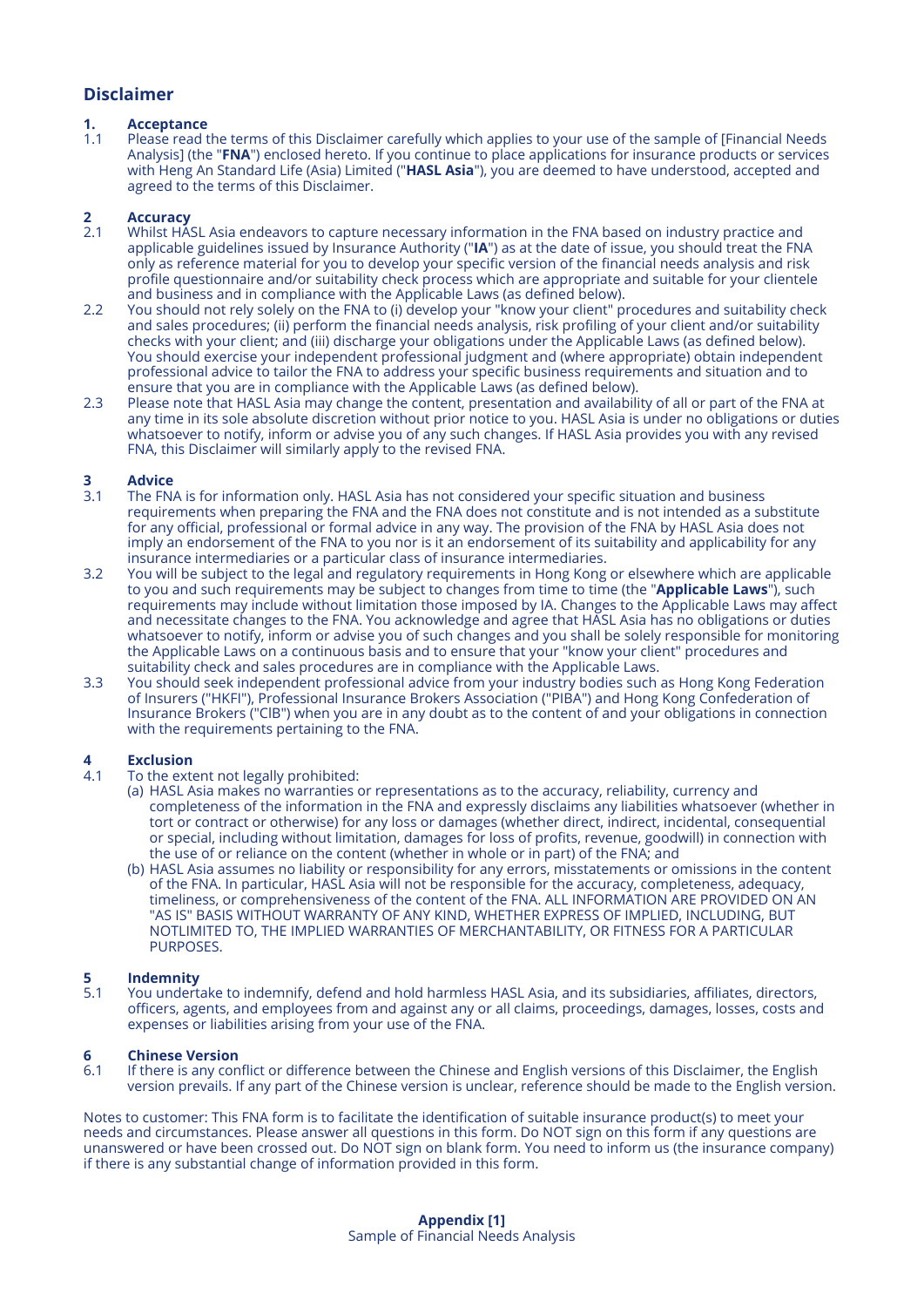## **免責聲明**

#### **1 接納**

1.1 請細閱本免責聲明的條款,有關條款於 閣下使用本文件附帶的財務需要分析的範本 (「**文件**」) 時適用。如 閣下 繼續申請使用恒安標準人壽 ( 亞洲 ) 有限公司 (**「恒安標準人壽亞洲」**) 的保險產品或服務, 閣下即被視為已了解、 接納及同意本免責聲明的條款。

#### **2 準確性**

- 2.1 儘管恒安標準人壽亞洲盡力根據行業慣例及保險業監管局 (「**保監局**」) 截至頒佈日期所頒佈的適用指引輯錄本文件 的必要資料, 閣下應僅視文件為參考材料,以供 閣下編製 閣下特定的財務需要分析及遵守適用法律 ( 定義見下 文 )。
- 2.2 閣下不應僅依賴本文件 (i) 編製 閣下的「認識客戶」程序及適合性檢查及銷售程序;(ii) 進行財務需要分析;及(iii) 履行 閣下於適用法律 ( 定義見下文 ) 下的責任。 閣下應運用 閣下的獨立專業判斷及 ( 如適用 ) 取得獨立專業建議 以調整文件以切合 閣下的特定業務需要及情況,以及確保 閣下遵守適用法律 ( 定義見下文 )。
- 2.3 謹請注意,恒安標準人壽亞洲可全權酌情隨時更改文件的全部或部分內容、呈列方式及可用性而毋須事前通知 閣 下。恒安標準人壽亞洲並無任何責任或職責以通知、知會或告知 閣下任何有關更改。如恒安標準人壽亞洲向 閣下 提供任何經修訂文件,則本免責聲明將同樣適用於經修訂文件。

#### **3 建議**

- 3.1 文件僅供參考。恒安標準人壽亞洲於編製文件時並無考慮 閣下的特定情況及業務需要,而文件並非構成及無意以任 何方式替代任何官方、專業或正式建議。恒安標準人壽亞洲提供文件並非向 閣下暗示認許文件,亦並非就任何保險 中介機構或某一特定類別的保險中介機構而認許其適合性及適用性。
- 3.2 閣下將需要遵從香港或其他地方適用於 閣下的法律及監管規定,而該等規定可能不時更改 (「**適用法律**」),該等規 定可能包括但不限於由保監局施加的規定。更改適用法律可能影響及促使更改文件。 閣下確認及同意恒安標準人壽 亞洲並無任何責任或職責以通知、知會或告知 閣下任何有關更改,而 閣下須全權負責以持續方式監察適用法律, 以及確保 閣下的「認識客戶」程序及適合性檢查及銷售程序遵守適用法律。
- 3.3 閣下如對文件內容及 閣下與文件涉及的規定有關的責任有任何疑問,應向香港保險業聯會、香港專業保險經紀協會 及香港保險顧問聯會等行業機構尋求獨立專業建議。

#### **4 除外責任**

- 4.1 在法律不禁止的情況下:
	- (a) 恒安標準人壽亞洲對文件的資料的準確性、可靠性、現行性及完整性不作保證或聲明,以及明確拒絕就與使 用或倚賴文件的內容 ( 不論為全部或部分 ) 有關的任何損失或損害 ( 不論為直接、間接、附帶、連帶或特別 ( 包 括但不限於 ) 就損失利潤、收入、商譽的損害 ) 承擔任何責任 ( 不論為侵權或合約或其他方面 );及
	- (b) 恒安標準人壽亞洲不就文件的內容的任何錯誤、誤述或遺漏承擔任何法律責任或責任。尤其是,恒安標準人 壽亞洲不會就文件的內容的準確性、完整性、充足性、時間性或全面性而負責。**所提供的一切資料均以「按** 照原樣」方式提供並不附帶任何形式的明示或隱含的保證,包括但不限於適銷性或就特定用途的適合性的隱 **含保證。**

#### **5 彌償保證**

5.1 閣下承諾保證、維護及避免恒安標準人壽亞洲及其附屬公司、聯屬公司、董事、高級職員、代理人及僱員蒙受因 閣 下使用文件而產生的任何或全部索償、法律訴訟、損害、損失、費用及開支或負債。

#### **6 中文版本**

6.1 如本免責聲明的中英版本有任何衝突或差異,應以英文版本為準。如中文版本的任何部分有欠清晰,則應參考英文版 本。

客戶須知:本財務需要分析表格旨在協助尋找適合的保險產品,以滿足閣下的需要及情況。請回答本表格所述的所有問題。 請勿於未完成回答本表格的所有問題或於任何問題被刪除的情況下簽署本表格。請勿在空白的表格上簽署。如在本表格中提 供的資料有任何重大變更,請告知我們(保險公司)。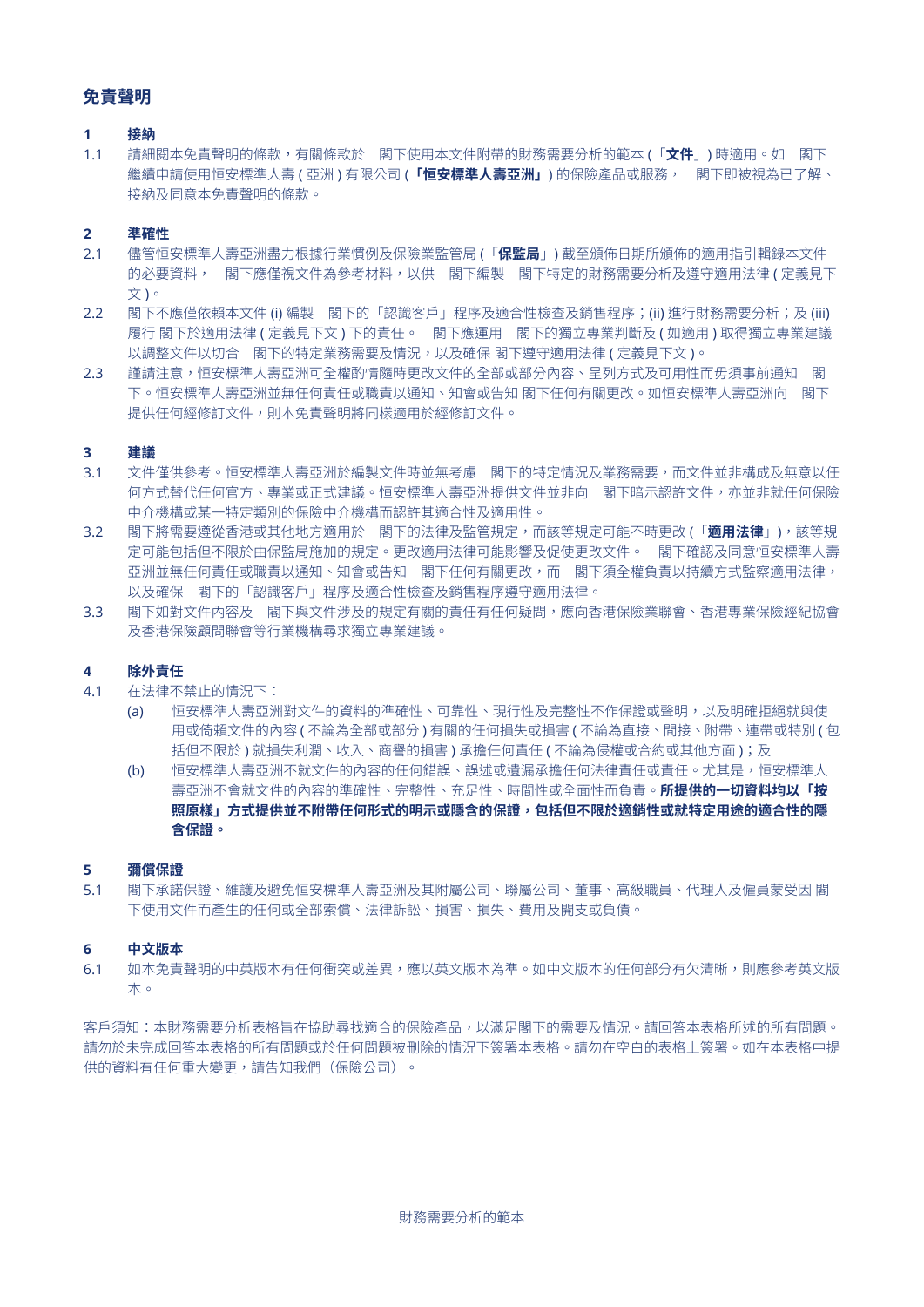# **Financial Needs Analysis ("FNA") Form**

# **財務需要分析表格 CONFIDENTIAL 保密**

小學或以下

**Notes to customer:** This FNA form is to facilitate the identification of suitable insurance product(s) to meet your needs and circumstances. Please answer all questions in this form. Do NOT sign on this form if any questions are unanswered or have been crossed out. Do NOT sign on blank form. You need to inform us (the insurance company) if there is any substantial change of information provided in this form.

**客戶須知:**本財務需要分析表格旨在協助尋找適合的保險產品,以滿足閣下的需要及情況。請回答本表格所述的所有問題。請勿於未完成回答本表 格的所有問題或於任何問題被刪除的情況下簽署本表格。請勿在空白的表格上簽署。如在本表格中提供的資料有任何重大變更,請告知我們(保險 公司)。

## **Section 1 Proposed Policy Owner's Personal Particulars and Background 第一部份 準保單持有人個人資料及背景**

預科

| A) | Personal Details 個人資料         |              |                               |                  |                              |                                                                     |
|----|-------------------------------|--------------|-------------------------------|------------------|------------------------------|---------------------------------------------------------------------|
|    | <b>Title</b><br>稱號            | Mr<br>先生     | Ms<br><b>Miss</b><br>女士<br>小姐 | <b>Mrs</b><br>太太 | Address<br>地址                |                                                                     |
|    | Surname<br>姓氏                 |              |                               |                  |                              |                                                                     |
|    | <b>Given Name</b><br>名字       |              |                               |                  |                              |                                                                     |
|    | Date of Birth                 | dd           | mm                            |                  |                              |                                                                     |
|    | 出生日期                          | E            | 月                             | yyyy<br>年        |                              |                                                                     |
|    | <b>Sex</b><br>性別              | Male<br>男    | Female<br>女                   |                  | <b>Phone Numbers</b><br>電話號碼 | *Home<br>*住宅                                                        |
|    | <b>Marital Status</b><br>婚姻狀況 | Single<br>未婚 | Married<br>已婚                 | Other<br>其他      |                              | *Business<br>*辦事處                                                   |
|    | Occupation<br>職業              |              |                               |                  |                              | *Mobile<br>*流動電話                                                    |
|    | <b>Education level</b> 教育程度   |              |                               |                  |                              | *(Country Code + Area Code + Telephone No)<br>*(國家號碼 + 地區號碼 + 電話號碼) |
|    | University or above           |              | Post-secondary                |                  | Secondary                    | Primary or below                                                    |

## **B) Family Members** 家庭成員

大學或以上

| Name<br>姓名 | Sex<br>性別           | Date of Birth<br>出生日期 |           |        | Relationship<br>關係 |
|------------|---------------------|-----------------------|-----------|--------|--------------------|
|            | $(M   7 F \times )$ |                       | dd 日 mm 月 | yyyy 年 |                    |
|            |                     |                       |           |        |                    |
|            |                     |                       |           |        |                    |
|            |                     |                       |           |        |                    |
|            |                     |                       |           |        |                    |
|            |                     |                       |           |        |                    |

中學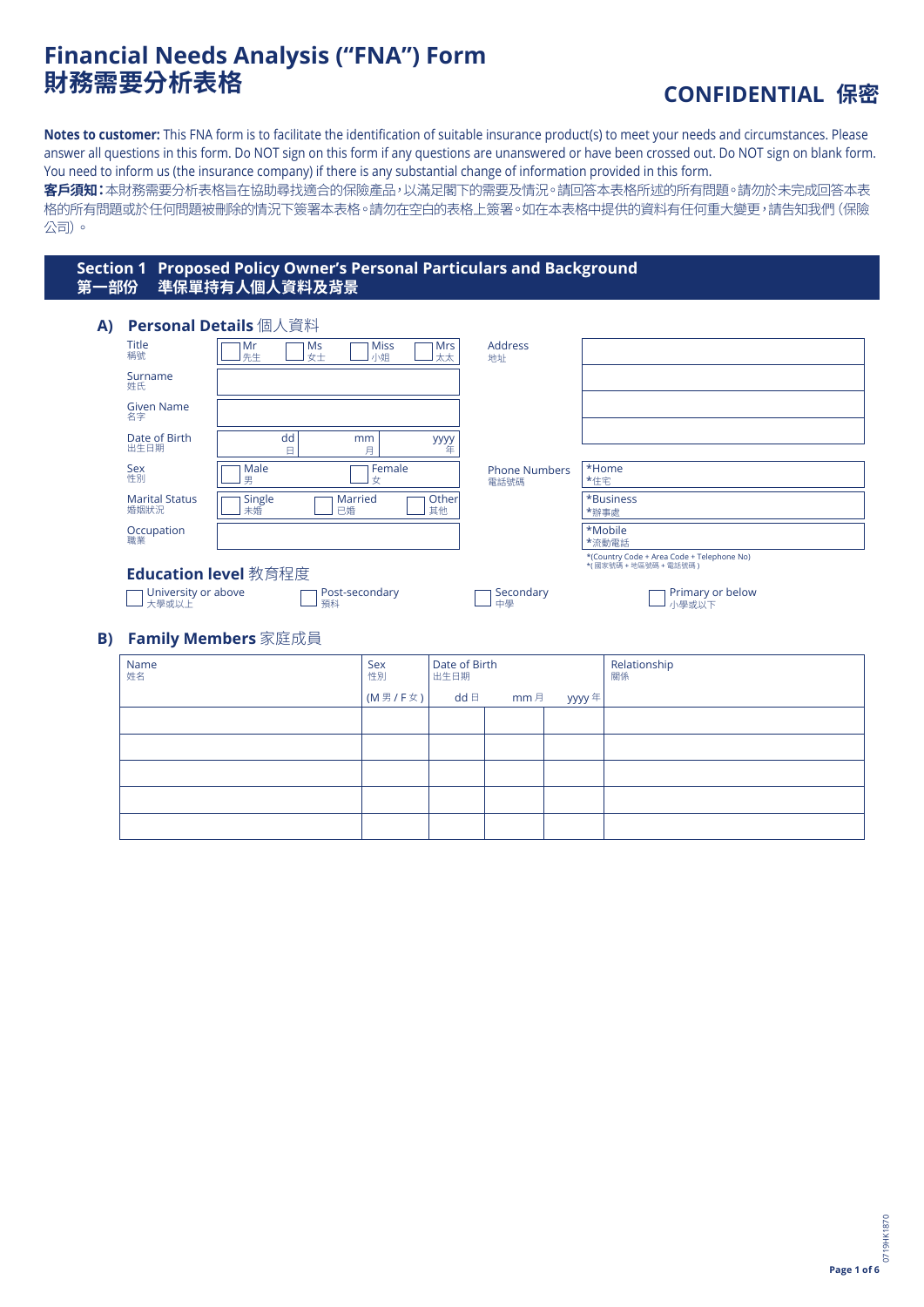## **A) Current Monthly Income and Expenses** 現時每月收入及支出

| Monthly Income (select and complete the applicable items) 每月收入 ( 選擇合適項目填寫 ) |  |  |  |  |
|-----------------------------------------------------------------------------|--|--|--|--|
| Salary                                                                      |  |  |  |  |
| Commission                                                                  |  |  |  |  |
| <b>Bonus</b>                                                                |  |  |  |  |
| Other Income<br>其他收入…………………………………………………………                                  |  |  |  |  |
| <b>Total Monthly Income</b><br>每月總收入                                        |  |  |  |  |

| Monthly Expenses (select and complete the applicable items) 每月支出 ( 選擇合適項目填寫 ) |  |
|-------------------------------------------------------------------------------|--|
| House Rent or Mortgage Payment                                                |  |
| Loan Repayment                                                                |  |
| <b>Living Expenses</b>                                                        |  |
| Insurance Premium and/or Investment Contribution                              |  |
| Other Expense                                                                 |  |
| <b>Total Monthly Expenses</b><br>每月總支出                                        |  |

## **B) Protection Needs** 保障需要

| 1. Protection Needs 保障需要 (Estimated value for your rest of whole life 餘生的約估值)             |  |
|-------------------------------------------------------------------------------------------|--|
| <b>Future Family Expenses</b>                                                             |  |
|                                                                                           |  |
| Mortgage Repayment or Future Rent                                                         |  |
|                                                                                           |  |
| Loans or any Liabilities                                                                  |  |
|                                                                                           |  |
| <b>Education Fund</b>                                                                     |  |
|                                                                                           |  |
| <b>Emergency Reserves</b>                                                                 |  |
| Others (e.g. Provisions for Funeral or Estate Duties)                                     |  |
|                                                                                           |  |
| <b>Total Protection Needs</b>                                                             |  |
|                                                                                           |  |
|                                                                                           |  |
| 2. Existing Coverage and Assets 現有保障及資產                                                   |  |
| Life Insurance                                                                            |  |
|                                                                                           |  |
| <b>Company Benefits</b>                                                                   |  |
|                                                                                           |  |
| Accumulative Liquid Assets*                                                               |  |
|                                                                                           |  |
| Other Assets (Market Value)                                                               |  |
|                                                                                           |  |
| <b>Total Existing Coverage and Assets</b>                                                 |  |
|                                                                                           |  |
| Total Protection Needs - Total Existing Coverage and Assets: Surplus / (Deficit) $\Gamma$ |  |

總保障需要 - 總現有保障及資產:盈餘 /(差額)

\* Liquid assets are assets which may be easily turned into cash. Real estate, coin collection and artwork are not considered to be liquid assets.<br>流動資產是指可以容易變為現金的資產。物業,錢幣收藏及藝術品均不被視為流動資產。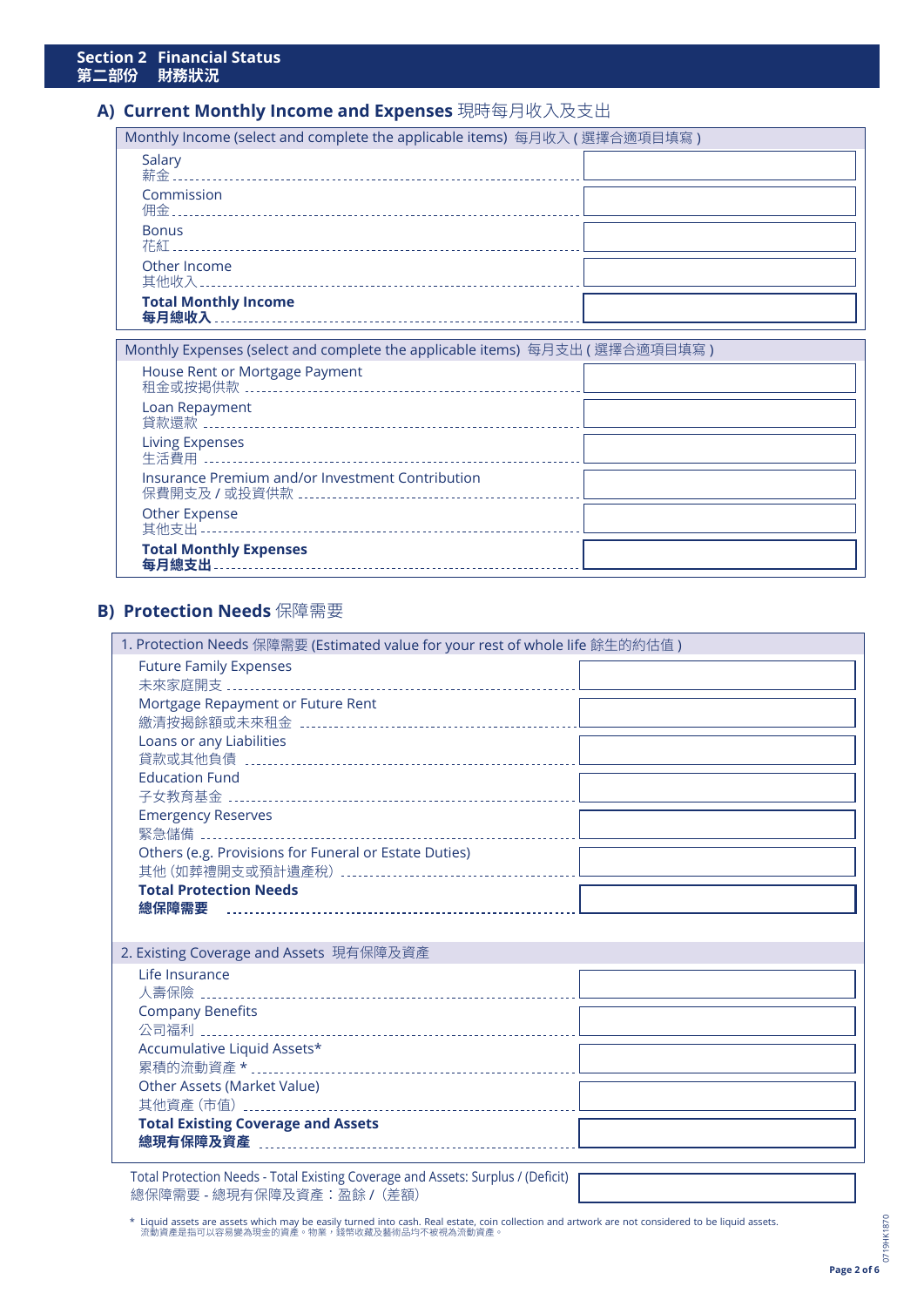| <b>Section 3 Financial Needs Analysis</b><br>第三部份 財務需要分析                                                               |
|------------------------------------------------------------------------------------------------------------------------|
| 1. What are your objectives for seeking to purchase an insurance product? (tick one or more)<br>閣下選購保險產品的目標為何?(可選多於一項) |

a) **Financial protection against adversities** 

|                  | (e.g. death, accident, disability etc)<br>為應付不時之需提供財務保障 ( 例如:身故,意外,殘疾等 )                                                                                                                                   |    | (e.g. critical illness, hospitalization etc)<br>為應付醫療保健需要 ( 例如 : 危疾,住院等 )                                                                                                                                                                                                                                                                                                                                                                |
|------------------|------------------------------------------------------------------------------------------------------------------------------------------------------------------------------------------------------------|----|------------------------------------------------------------------------------------------------------------------------------------------------------------------------------------------------------------------------------------------------------------------------------------------------------------------------------------------------------------------------------------------------------------------------------------------|
| C)               | Providing regular income in the future<br>(e.g. retirement income etc)<br>為未來提供定期收入 (例如:退休收入等)                                                                                                             | d) | Saving up for the future<br>(e.g. child education, retirement etc)<br>為未來需要作儲蓄 (例如:子女教育,退休等)                                                                                                                                                                                                                                                                                                                                             |
| e)               | Investment<br>投資                                                                                                                                                                                           |    |                                                                                                                                                                                                                                                                                                                                                                                                                                          |
| f)               | 其他(請詳述) しょうしょう しょうしょう しょうしょう しょうしょく                                                                                                                                                                        |    |                                                                                                                                                                                                                                                                                                                                                                                                                                          |
|                  | If "Investment" is chosen as one of the objectives above, please also answer the supplementary question as follow:<br>如在上述問題中選擇「投資」作為目標之一,請亦回答以下的補充問題:                                                     |    |                                                                                                                                                                                                                                                                                                                                                                                                                                          |
|                  | investment choices, if available, under the insurance product? (please tick one)<br>為實現上述「投資」的目標,閣下希望如何管理保險產品項下的不同投資選項/投資選擇 (如有) ? (請選一項)                                                                  |    | To meet your "Investment" objective indicated above, how would you prefer to manage different investment options/                                                                                                                                                                                                                                                                                                                        |
| a)               | protection period of an insurance product.<br>選擇 (如有),並且願意在保險產品的目標利益/保障期的整個期間作出此決定。                                                                                                                        |    | I want to make my own decisions (without any professional advice to be provided by the authorized insurer and/<br>or licensed insurance intermediaries) to choose and manage different investment options/investment choices, if<br>available, under an insurance product, and I am willing to do it throughout the entire duration of the target benefit/<br>本人願意按個人決定 (毋須獲授權保險人及/或持牌保險中介人提供任何專業意見的情況) 選擇及管理保險產品項下的不同投資選項/投資            |
| b) $\vert \vert$ | of an insurance product.<br>有),並且願意在保險產品的目標利益/保障期的整個期間作出此決定。                                                                                                                                               |    | I want to make my own decisions (with professional advice to be provided by the authorized insurer and/or licensed<br>insurance intermediaries) to choose and manage different investment options/investment choices, if available, under<br>an insurance product, and I am willing to do it throughout the entire duration of the target benefit/protection period<br>本人願意按個人決定 (經獲授權保險人及/或持牌保險中介人提供專業意見的情況) 選擇及管理保險產品項下的不同投資選項/投資選擇 (如 |
| C)               | product.<br>本人不願意選擇或管理保險產品項下的不同投資選項/投資選擇(如有)。                                                                                                                                                              |    | I do not want to choose or manage different investment options/investment choices, if available, under an insurance                                                                                                                                                                                                                                                                                                                      |
|                  | 2. What type(s) of insurance products you are looking for to meet your objectives above? (tick one or more)<br>閣下考慮以哪種類型的保險產品抑合閣下上述的目標?(可選多於一項)                                                            |    |                                                                                                                                                                                                                                                                                                                                                                                                                                          |
| a)               | Pure insurance product<br>(without any savings or investment element)<br>(e.g. term insurance)<br>純保險產品 (沒有任何儲蓄或投資成份)<br>(例如:定期保險)                                                                         | b) | Insurance product with savings element<br>(with savings but without investment element)<br>(e.g. non-participating policy)<br>有儲蓄成份的保險產品 (有儲蓄但沒有投資成份)<br>(例如:非分紅保單)                                                                                                                                                                                                                                                                      |
| C)               | Insurance product with investment element<br>(Investment decisions and risks borne by insurer)<br>(e.g. participating policy, universal life insurance)<br>有投資成份的保險產品 ( 投資決定及風險由保險公司承擔 )<br>(例如:分紅保單,萬用壽險) | d) | Insurance product with investment element<br>(Investment decisions and risks borne by policyholder)<br>(e.g. Investment-Linked Assurance Schemes)<br>有投資成份的保險產品(投資決定及風險由保單持有人承擔)<br>(例如:投資相連壽險計劃)                                                                                                                                                                                                                                        |

b) Preparation for health care needs

3. What is your target benefit/protection period/expected timeframe for meeting the target amount for insurance policy? (please tick one) 閣下的保單目標利益/保障期/實現目標金額的預期時間為? ( 請選一項 )

まんています。<br>また、およびのサイトをしているようになっているようになっているようになっているようになっているようになっているようになっているようになっているようになっているようになっているようになっているようになっているようになってい

e)  $\Box$  Others (Please specify  $\Box$ 

|  |  | Less than 1 year 1-5 years 6-10 years 11-15 years 16-20 years More than 20 years Whole of Life |  |
|--|--|------------------------------------------------------------------------------------------------|--|
|  |  |                                                                                                |  |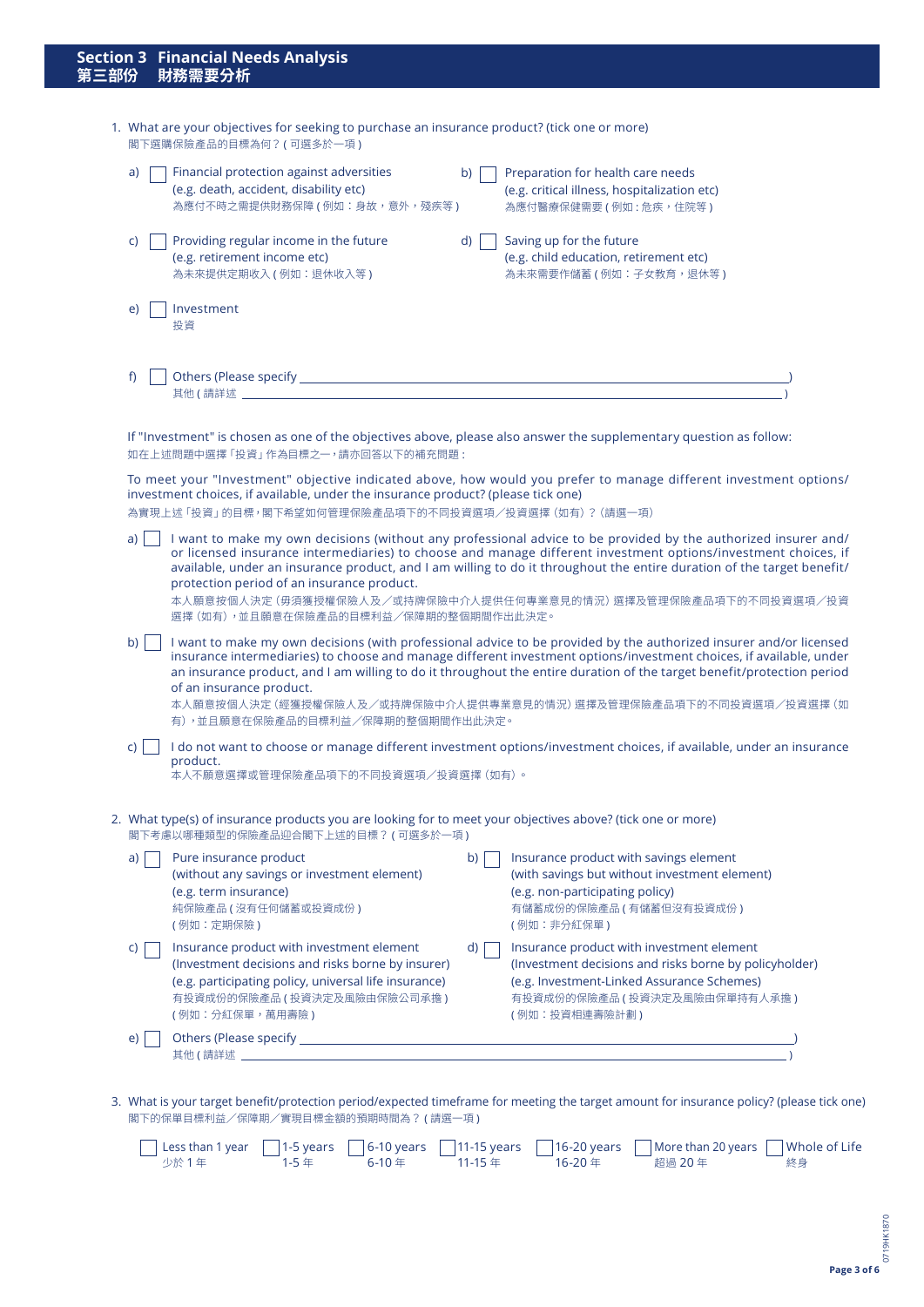- 4. Your ability and willingness to pay insurance premiums: 閣下繳付保費的能力及意願:
	- a) What is your average monthly disposable income (i.e. after deducting the expenditure) from all sources (including income from liquid assets) in the past 2 years? 在過去兩年內,閣下透過所有收入來源 ( 包括流動資產收入 ) 獲得的平均每月可動用收入 ( 即經扣除開支後 ) 為 ?

| Not less than HK\$ ___________________________; or<br>"我们的话,你们就会不会。""我们的话,我们就会不会。""我们的话,我们就会不会。""我们的话,我们就会不会。""我们的话,我们就会不会。""我们的话,我们就会<br>不少於港幣 |                                                                                                                                                                                                                                                                                                                                                                                                                                    |
|-------------------------------------------------------------------------------------------------------------------------------------------------|------------------------------------------------------------------------------------------------------------------------------------------------------------------------------------------------------------------------------------------------------------------------------------------------------------------------------------------------------------------------------------------------------------------------------------|
| In the following range:<br>在以下範圍:                                                                                                               |                                                                                                                                                                                                                                                                                                                                                                                                                                    |
| less than HK\$10,000<br>少於 10,000 港元                                                                                                            |                                                                                                                                                                                                                                                                                                                                                                                                                                    |
| HK\$10,000 - HK\$19,999<br>10,000 港元至 19,999 港元                                                                                                 |                                                                                                                                                                                                                                                                                                                                                                                                                                    |
| HK\$20,000 - HK\$49,999<br>20,000 港元至 49,999 港元                                                                                                 |                                                                                                                                                                                                                                                                                                                                                                                                                                    |
| HK\$50,000 - HK\$100,000<br>50,000 港元至 100,000 港元                                                                                               |                                                                                                                                                                                                                                                                                                                                                                                                                                    |
| over HK\$100,000<br>超過 100,000 港元                                                                                                               |                                                                                                                                                                                                                                                                                                                                                                                                                                    |
| 除開支後)的比率為?(請選一項)                                                                                                                                | b) What percentage of your monthly disposable income (i.e. after deducting the expenditure) from all sources (including income<br>from liquid assets) would you be able and willing to use to pay for the insurance premium (including your existing insurance<br>policy(ies)) throughout the entire term of the insurance policy? (please tick one)<br>在整個保單期內,閣下能夠及願意繳付的保費 (包括閣下現有的其他保單) 佔透過所有收入來源 ( 包括流動資產收入 ) 獲得的每月可動用收入 ( 即經扣 |
| Less than 10% 少於 10%                                                                                                                            | 10% - 20%                                                                                                                                                                                                                                                                                                                                                                                                                          |
| 21% - 30%                                                                                                                                       | 31% - 40%                                                                                                                                                                                                                                                                                                                                                                                                                          |
| 41% - 50%                                                                                                                                       | More than 50% 超過 50%                                                                                                                                                                                                                                                                                                                                                                                                               |
| 閣下能夠及願意為保單支付保費的年期為?(請選一項)                                                                                                                       | c) For how long are you able and willing to pay for an insurance policy? (please tick one)                                                                                                                                                                                                                                                                                                                                         |
| 2-5 years<br>2至5年                                                                                                                               | 6-10 years<br>6至10年                                                                                                                                                                                                                                                                                                                                                                                                                |
| 11-15 years<br>11 至 15 年                                                                                                                        | 16-20 years<br>16至20年                                                                                                                                                                                                                                                                                                                                                                                                              |
| More than 20 years (until target retirement age of ____)<br>超過 20年 (至 歲的目標退休年齡)                                                                 |                                                                                                                                                                                                                                                                                                                                                                                                                                    |
| 終身 (包括___ 歲的目標退休年齡後的時期)                                                                                                                         | Whole of life (including period after target retirement age of ____)                                                                                                                                                                                                                                                                                                                                                               |
| A single payment of not more than HK\$<br>不超過                                                                                                   |                                                                                                                                                                                                                                                                                                                                                                                                                                    |

5. Based on your answers to the questions above, the intermediary concerned has explored the following insurance options (as available to the intermediary) to meet your objective(s) and need(s):

根據閣下的上述選項,中介人曾與閣下討論下列保險產品的選擇 ( 因應中介人所能提供的產品 ),以迎合閣下選購保險產品的目標及滿足閣下的需要:

| Objective(s) of Buying<br>the Product(s) (Q1)<br>選購產品的目標 (問題1) | Type(s) of Insurance<br>Product Explored (Q2)<br>曾討論的保險產品的類型 (問題2) | Name of Insurance<br>Product(s) Introduced (if any)<br>曾介紹的保險產品名稱(如有) | Product(s) Selected (if any)<br>最終選購的產品(如有) |
|----------------------------------------------------------------|--------------------------------------------------------------------|-----------------------------------------------------------------------|---------------------------------------------|
|                                                                |                                                                    |                                                                       |                                             |
|                                                                |                                                                    |                                                                       |                                             |
|                                                                |                                                                    |                                                                       |                                             |
|                                                                |                                                                    |                                                                       |                                             |

If you choose to deviate in any respect from the Financial Needs Analysis process, you must indicate your reason(s) in writing. Please note that we (the insurance company) will reject your application if you choose not to answer all questions above.

如閣下選擇偏離任何關於「財務需要分析表格」的過程,您必須書面詳述有關原因。如閣下選擇不回應上述所有問題,本公司必須拒絕閣下的申請。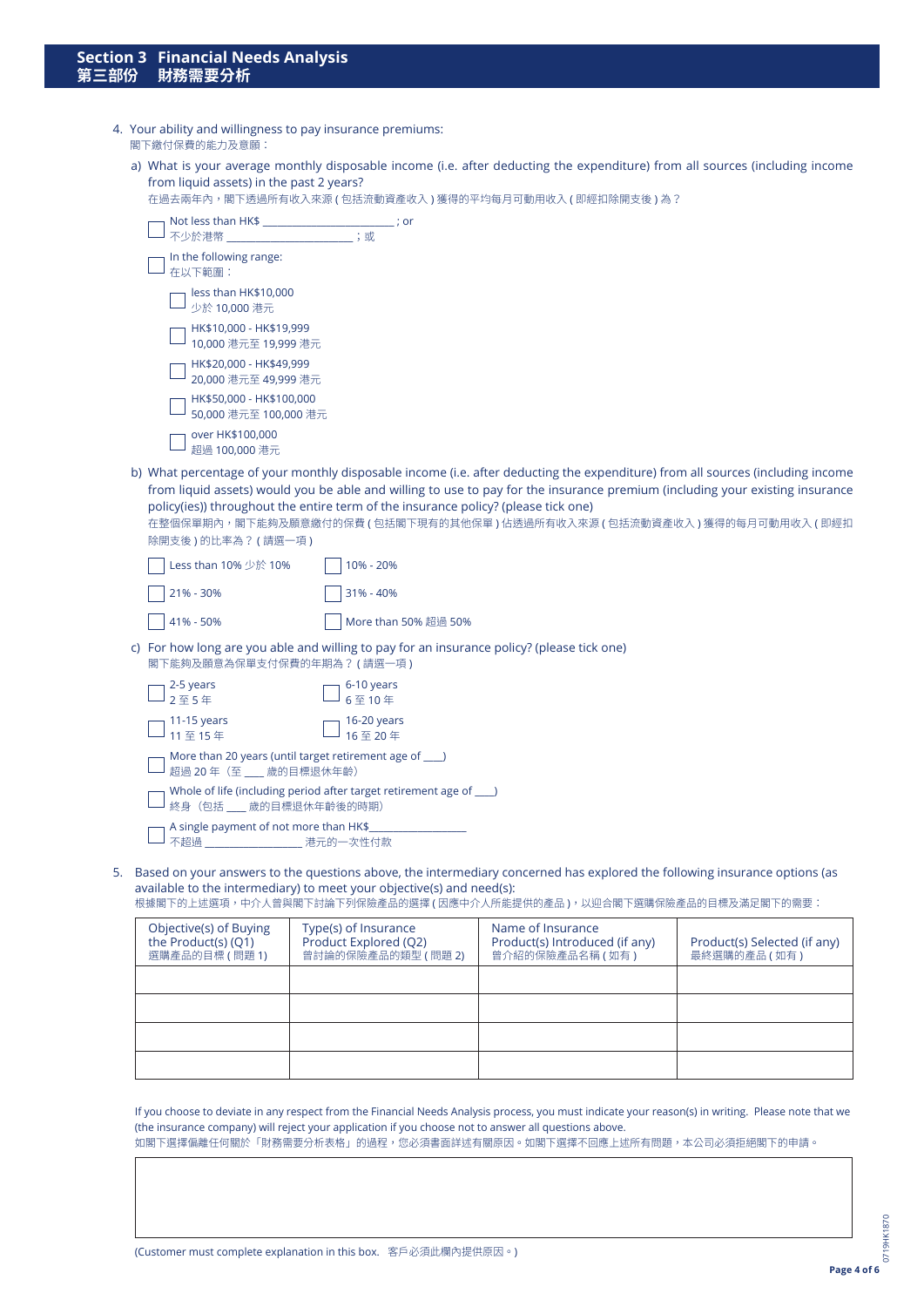#### **Section 4 Declaration and Signature 第四部份 聲明及簽署**

**I DECLARE** that any personal data provided by me to the Company (whether by way of this Financial Needs Analysis Form or otherwise) which is in relation to a third party not being myself has been obtained by me in compliance with the Personal Data (Privacy) Ordinance, and the relevant third party has explicitly agreed to the disclosure of his/her personal data to the Company for the purposes set out in the Personal Information Collection Statement. I agree to indemnify and hold harmless the Company against all loss, liability and cost which the Company may incur or suffer as a result of, or in connection with, any breach of my declaration contained in this paragraph.

本人聲明,任何由本人向貴公司提供 ( 不論是透過本財務需要分析表格或其他方式提供 ) 有關第三者 ( 而非本人 ) 的個人資料,乃是以符合個人資料 ( 私隱 ) 條例規定的手法取得,而有關第三者已明確同意向貴公司披露其個人資料作個人資料收集聲明所述的用途。本人同意彌償及確保貴公司免受因本人違反於本 文下的聲明而產生或引致的任何損失、責任或費用。



Signature of Proposed Policy Owner 準保單持有人簽署

Date of Signature

| dd                        | mm |  |
|---------------------------|----|--|
| Date of Signature<br>簽署日期 |    |  |

Note: You are required to inform us (the insurance company) if there is any substantial change of information provided in this form before the policy is issued.<br>註:若財務需要分析表格上填報的資料有任何重大改變,閣下在保單簽發前,必須通知我們 ( 保險公司 )。

#### **Section 5 Broker's reason(s) of recommendation 第五部份 保險經紀商建議之原因**

Name of Financial Adviser 理財顧問之姓名

Name and stamp of broker company 保險經紀公司名稱及 蓋章

Signature of Financial Adviser 理財顧問之簽署

|              |                                 | $\sqrt{2}$ |
|--------------|---------------------------------|------------|
| dd<br>-<br>− | mm<br>$\blacksquare$<br>⋍<br>J. | رددد<br>年  |

Date of Signature 簽署日期

Address of broker company 保險經紀公司地址